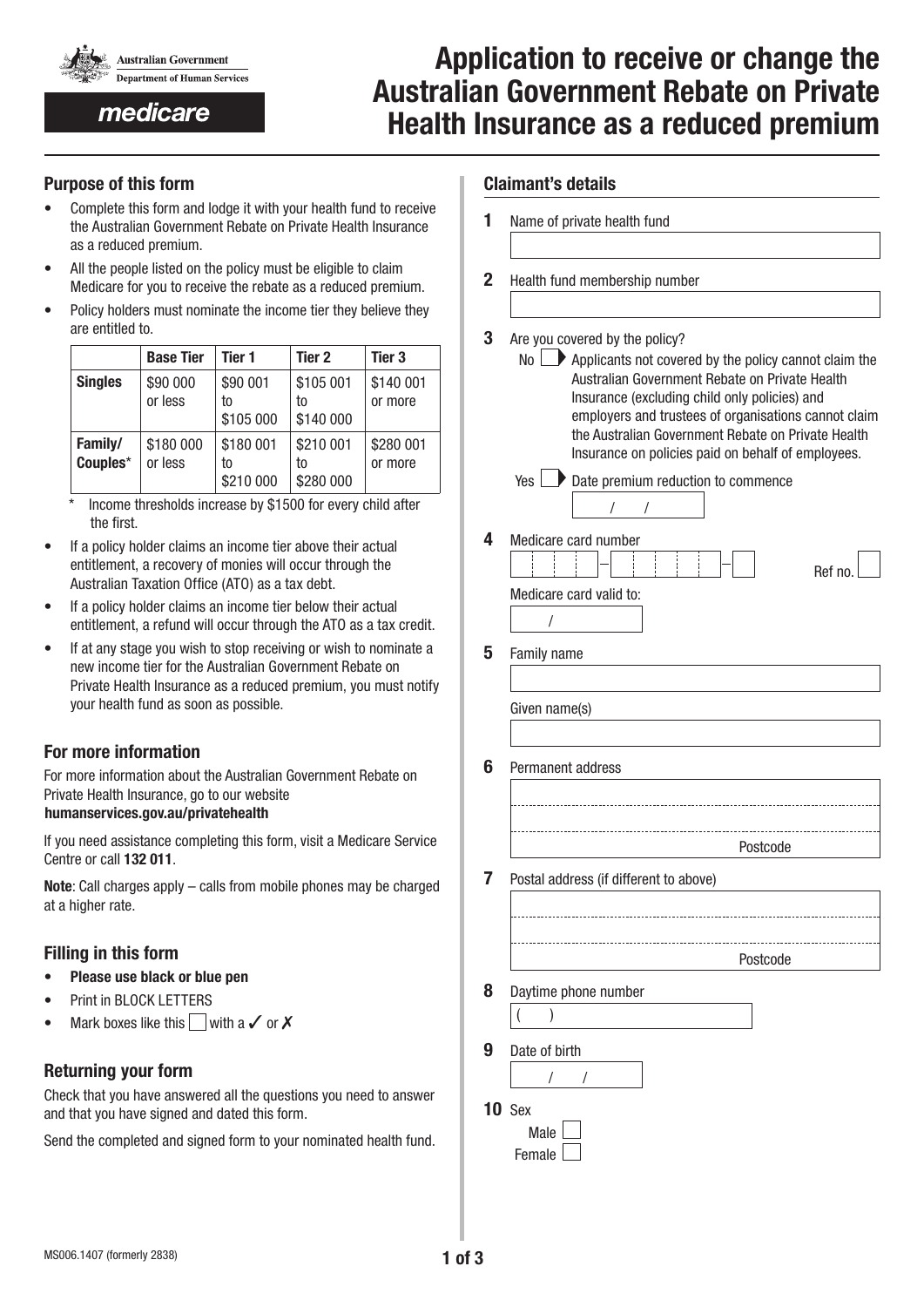# **Details of people covered by the policy**

| 11 Provide details of all people covered by the policy (do not |
|----------------------------------------------------------------|
| include yourself)                                              |

| Person 1                                       |
|------------------------------------------------|
| Family name                                    |
|                                                |
| Given name(s)                                  |
|                                                |
| Date of birth                                  |
| $\frac{1}{2}$                                  |
| Sex                                            |
| Male $\Box$                                    |
| Female                                         |
| Dependent child                                |
| No                                             |
| Yes [                                          |
| Person <sub>2</sub>                            |
| Family name                                    |
|                                                |
| Given name(s)                                  |
|                                                |
| Date of birth                                  |
| $\sqrt{2}$<br>$\prime$                         |
| Sex                                            |
| Male                                           |
| Female                                         |
| Dependent child                                |
| No                                             |
| Yes                                            |
| Person 3                                       |
| Family name                                    |
|                                                |
| Given name(s)                                  |
|                                                |
| Date of birth                                  |
| $\left  \begin{array}{cc} \end{array} \right $ |
| Sex                                            |
| Male $\Box$                                    |
| Female                                         |
| Dependent child                                |
| No                                             |
| Yes                                            |
|                                                |

| Person 4                                                                                 |
|------------------------------------------------------------------------------------------|
| Family name                                                                              |
|                                                                                          |
| Given name(s)                                                                            |
|                                                                                          |
| Date of birth                                                                            |
| $\prime$<br>T                                                                            |
| Sex                                                                                      |
| Male $\Box$                                                                              |
| Female L                                                                                 |
| Dependent child                                                                          |
| No                                                                                       |
| Yes $\lfloor$                                                                            |
| Person 5                                                                                 |
| Family name                                                                              |
|                                                                                          |
| Given name(s)                                                                            |
|                                                                                          |
| Date of birth                                                                            |
| $\prime$<br>1                                                                            |
| Sex                                                                                      |
| Male $\lfloor$                                                                           |
| Female L                                                                                 |
| Dependent child                                                                          |
| No                                                                                       |
| Yes                                                                                      |
| If there are more people covered by the policy,<br>attach a separate sheet with details. |

**12** Are all the people on the policy listed on a Medicare card or entitled to a Medicare card?

You may be entitled to a Medicare card if you are:

- • a person who lives in Australia, **and**
- • an Australian citizen, **or**
- • a holder of a permanent resident visa, **or**
- • a New Zealand citizen, **or**
- • an applicant for a permanent resident visa.

13 Income tier (see table on page 1 for income tier details)

| <b>Base Tier</b>  |  |
|-------------------|--|
| Tier <sub>1</sub> |  |
| Tier 2            |  |
| Tier <sub>3</sub> |  |